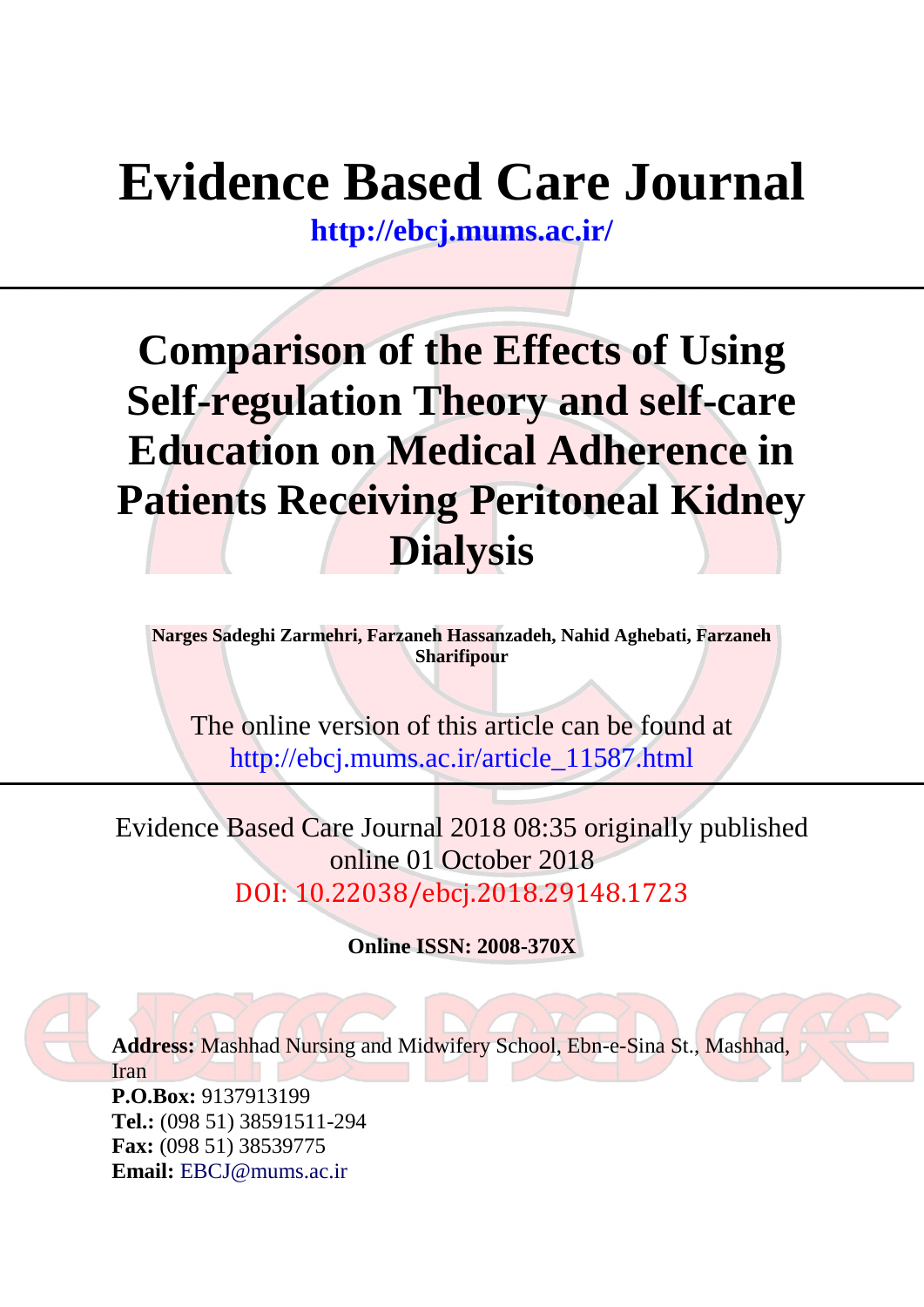

**Evidence Based Care Journal** 

Original Article



### **Comparison of the Effects of Using Self-regulation Theory and self-care Education on Medical Adherence in Patients Receiving Peritoneal Kidney Dialysis**

Narges Sadeghi Zarmehri<sup>1</sup>, Farzaneh Hassanzadeh<sup>2</sup>, Nahid Aghebati<sup>3\*</sup>, Farzaneh Sharifipour<sup>4</sup>

**Received**: 01/03/2018 **Accepted**: 25/09/2018

Evidence Based Care Journal, 8 (3): 35-45

#### **Abstract**

**Background:** Medical adherence is critical to peritoneal dialysis (PD) success. Accordingly, the selfregulation approach plays a crucial role in disease management and treatment progress through the formation of an organized pattern of beliefs in patients.

**Aim:** The purpose of this study was to compare the effects of self-regulation theory (SRT) and selfcare training on medical adherence in patients on PD.

**Method:** This randomized clinical trial was conducted on 60 patients receiving PD admitted to Imam Reza and Ghaem Dialysis Centers in, Mashhad, Iran, 2017. They were assigned into two groups of SRT and self-care training using a drawing method. Both groups received SRT or self-care training in two 25-30-min sessions during 2 weeks. Medical adherence was measured by the End-Stage Renal Disease Adherence Questionnaire at the pre-intervention phase, as well as 3 and 6 weeks later. Data analysis was performed using repeated measures analysis of variance in SPSS software, version 25.

**Results:** Both groups were homogeneous considering demographic variables. The mean scores of medical adherence at the pre-intervention phase and 3 and 6 weeks later in the SRT group was 99.0±16.0, 83.9±14.9, and 80.8±15.0, respectively. These values were 87.4±8.6, 79.4±7.6, and 78.3±7.1 in the self-care training group, respectively. There was a significant difference between the groups regarding these (P<0.001).

**Implications for Practice:** Both SRT and self-care training could improve medical adherence in patients receiving PD.

**Keywords:** Medical adherence, Peritoneal dialysis, Self-care training, Self-regulation theory

<sup>1.</sup> M.Sc. Student of Nursing, Department of Medical Surgical Patient Care, School of Nursing and Midwifery, Mashhad University of Medical Sciences, Mashhad, Iran

<sup>2.</sup> Instructor of Nursing, Department of Medical Surgical Patient Care, School of Nursing and Midwifery, Mashhad University of Medical Sciences, Mashhad, Iran

<sup>3.</sup> Assistant Professor, <sup>a</sup>Nursing and Midwifery Care Research Center, Mashhad University of Medical Sciences, Mashhad, Iran. <sup>b</sup> Department of Medical - Surgical Nursing, School of Nursing and Midwifery, Mashhad University Medical of Medical Sciences, Mashhad, Iran.

<sup>4.</sup> Associate Professor, Medical Department, School of Medicine, Mashhad University of Medical Sciences, Mashhad, Iran

<sup>\*</sup> Corresponding author, Email: [Aghebatin@mums.ac.ir](mailto:aghebatin@mums.ac.ir)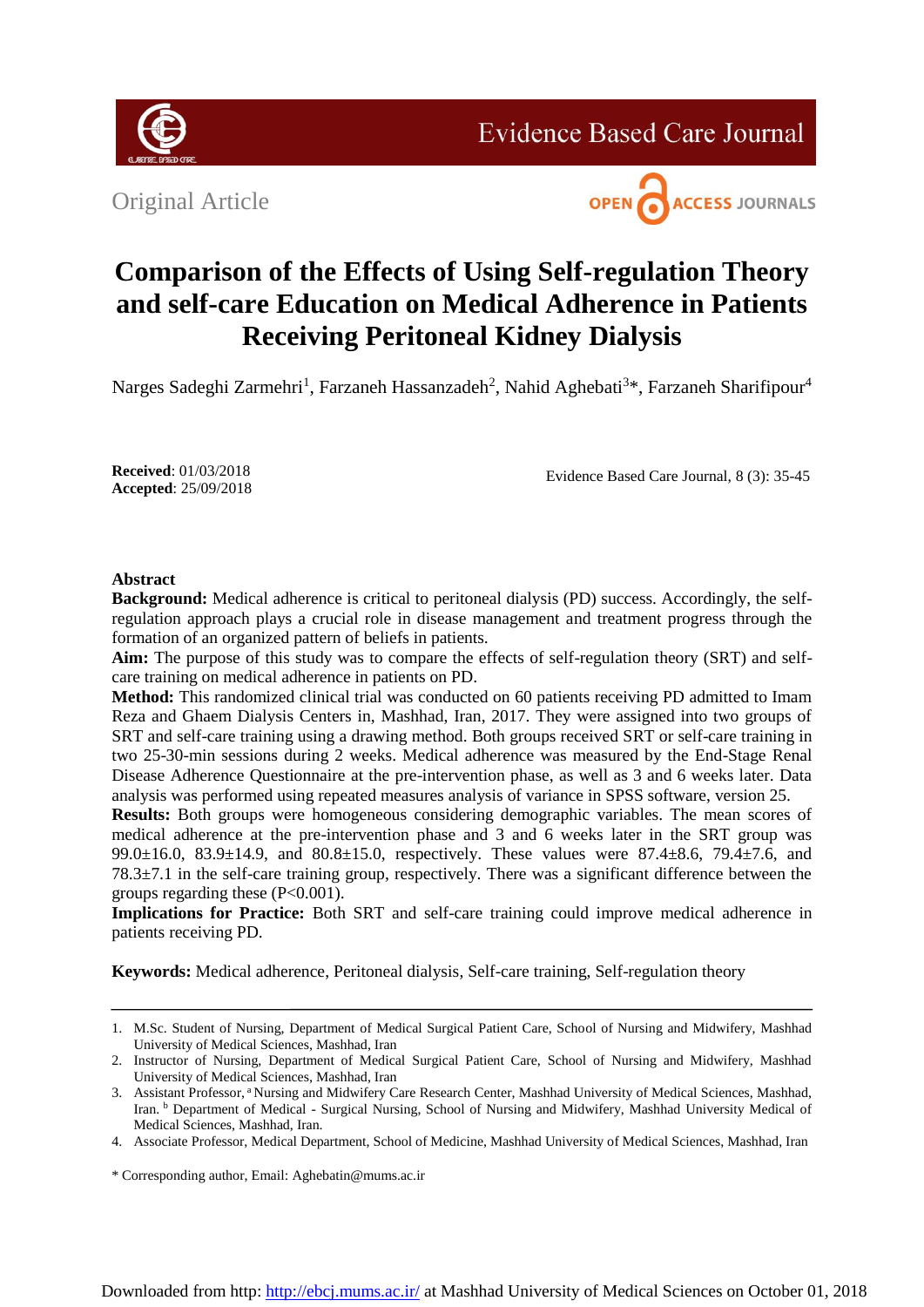#### **Introduction**

Patient adherence (PA) is one of the behaviors that can predict successful treatment and reduce its adverse effects and severity. Most patients ignore PA recommendations due to the frustration resulted from long courses of treatment (1). Adherence to diet suggestions and fluid restriction is of major parts of treatment in end-stage renal disease (ESRD) (2). According to the literature, the rate of nonadherence in patients receiving peritoneal dialysis (PD), medications, and food and fluid restrictions ranged from 2.6-53%, 3.9-85%, and 4.14-67%, respectively (2).

Therefore, patient non-adherence is considered as one of the important problems for healthcare providers (3). In Iran, the mortality rate of dialysis is 10%, and out of 15000 patients, 1500 individuals die annually (4). Despite the mortality decline, the long-term survival of patients undergoing PD is still a worrying issue (5). Treatment methods cannot be effective and bring about desired outcomes without patient participation and self-care activities (6).

Due to the fact that PD patients give themselves treatment at home, they are at risk of various complications compared with those undergoing hemodialysis. Peritonitis is a leading complication (71.25%) associated with inappropriate catheter placement, catheter withdrawal, and mechanical complications during catheter insertion or leakage at the exit site (7, 8).

Therefore, peritonitis remains a major reason for the discontinuation of PD and switching to hemodialysis. Moreover, ongoing PD leads to minimized adverse effects (9, 10). Accordingly, there are efforts to improve illness perceptions in this group of patients and to help them in selfmanagement at home to decrease PD complications. As a result, various educational methods have been used by researchers to promote self-care in these patients (11).

Numerous studies with different levels of effectiveness have been conducted among patients on PD using different educational methods and interventions to enhance PA (12). For example, a study was carried out into the effect of a nursing-led disease self-management education program in PD patients on PA to fluid restrictions and medication regimen. Regarding the results of the mentioned study, no significant difference was observed between intervention (self-management education) and control groups (13).

In addition, Joboshi and Oka in 2017 conducted a clinical trial and reported the significant effect of a selective self-enrichment education program in patients with chronic kidney disease on the promotion of perceived self-efficacy and self-management behaviors (14). However, in the mentioned study, the reinforcement of PA was not declared. The key principles in self-care are patient involvement and acceptance of responsibility to control complications by self-care behaviors; and the passing of time can affect such behaviors (15, 16).

Therefore, education alone is not sufficient for long-lasting behavioral change. Accordingly, the implementation of recent interventions requires attention to educational aspects and types of psychological techniques, such as the development of healthy behaviors, as well as the elimination of unhealthy ones and emotional distress (2). Moreover, identifying patient's insight into the disease and its treatment can help to understand adaptive responses to an illness (17).

Leventhal's Self-Regulatory Model is one of the theoretical models representing the influence of illness perceptions on health-related behaviors and consequences (18). Leventhal et al. believed that individuals suffering from a disease could develop a cognitive model aimed to perceive the illness. Patients could establish an organized pattern of beliefs about their own status after their diagnosis.

Such beliefs could be the key determinants of directed behaviors in the domain of disease management (19). Based on this model, those having positive illness perceptions were able to correctly understand and analyze other disease symptoms and aspects. In fact, such impressions could affect health-related behaviors. The results of a study conducted on patients with coronary artery disease showed that positive perceptions about disease enable patients to understand and analyze disease symptoms and dimensions in a realistic and correct manner. These perceptions might even affect health-related behaviors, PA, and ultimately disease outcomes (20, 21).

The positive effect of this technique on patients with multiple sclerosis or those receiving hemodialysis is confirmed (22, 23). Nevertheless, no study was conducted to investigate the effect of this method on the rate of PA in patients on PD. Furthermore, it is not well-defined whether there was a difference in the rate of PA or not if only self-care training was given to these patients and their illness perceptions were not reinforced.

The PD is performed by patients; therefore, one of the important objectives of nursing for these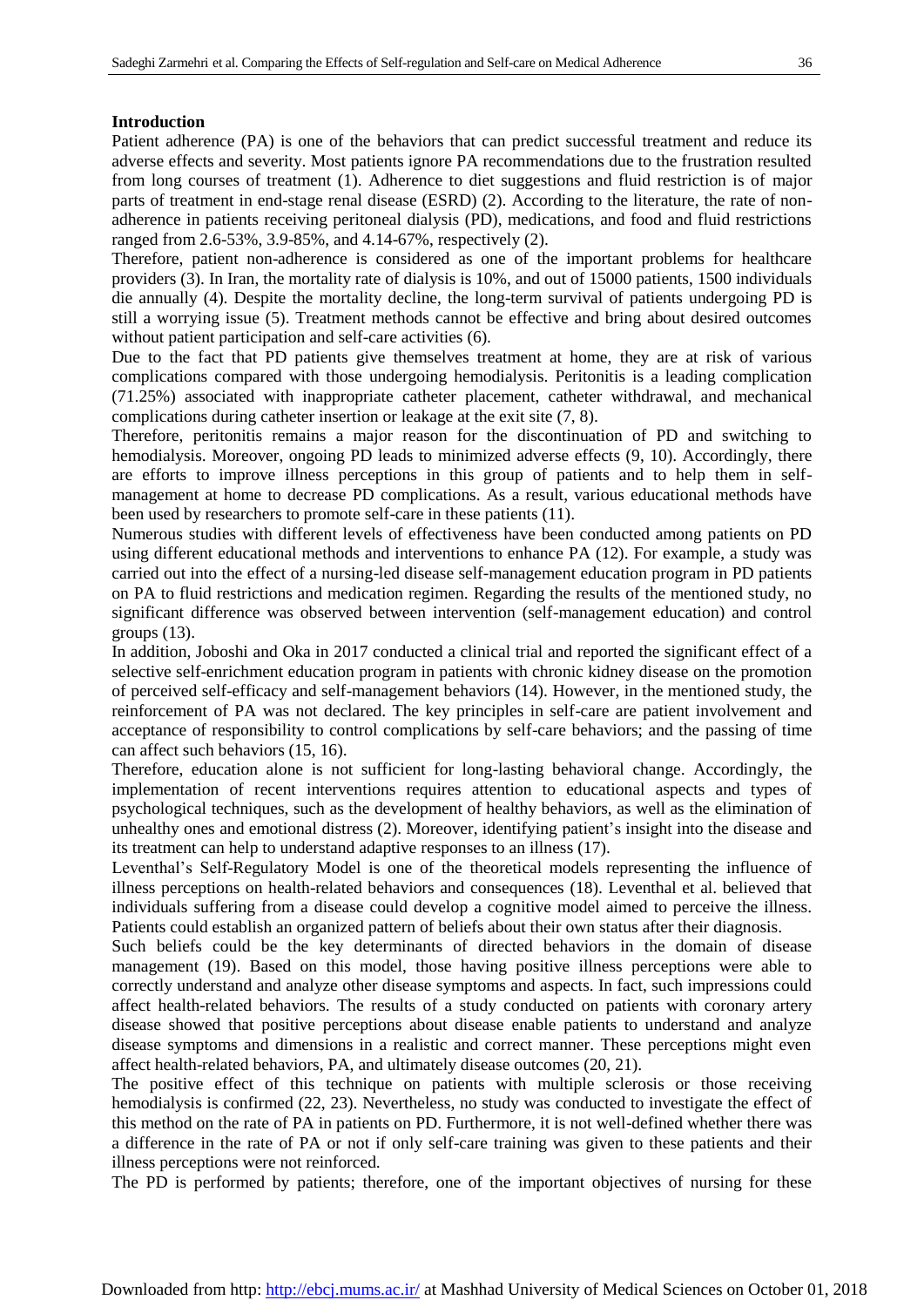individuals is patient rehabilitation and their return to maximum efficiency and a minimum level of dependency. Considering the specific conditions of PD patients including an active role in dialysis procedure and continuous existence of fluids in the peritoneum, the purpose of this study was to compare the effects of self-regulation theory (SRT) and self-care training on the rates of PA in PD patients.

#### **Methods**

This randomized clinical trial was conducted among 60 patients receiving PD assigned into two groups of SRT and self-care training with a pre- and post-test design from October to December 2017. The study population consisted of patients undergoing PD admitted to Imam Reza and Ghaem Dialysis centers affiliated to Mashhad University of Medical Sciences, Mashhad, Iran.

The patients referred to the Imam Reza Dialysis Center were allocated to the SRT group, while those in the Ghaem Dialysis Center were considered as self-care training one. Moreover, the sample size was estimated by comparing two independent population means. To obtain the mean scores of PA, a pilot study was conducted among 20 patients (10 individuals per group). The sample size was estimated with 95% confidence interval and 80% test power by 26 patients in each group.

Considering sample attrition, 30 individuals were allocated to each group. In this study, the inclusion criteria entailed the age of equal or older than 18 years old, PD was used for at least 3 months, ability to participate in training sessions, and lack of verified psychological disorders. The exclusion criteria included being absent in more than one training sessions, participation in another training program in this domain during the study, and unwillingness to continue to participate in the study.

Data were collected using demographic characteristics and clinical records form, revised peritoneal dialysis adherence questionnaire (PDAQ) developed by the research team based on the End-Stage Renal Disease Adherence Questionnaire, and the review of various articles on the components associated with PA in hemodialysis patients. This questionnaire consisted of 41 items scored from 1 to 5 based on Likert-scale, and the total obtained score ranged from 41 to 205.

The items focused on four domains of PD (11 items), medication use (9 items), diet (17 items), and hand hygiene and infection control (9 items). It is noteworthy that higher scores indicated poorer PA. The items of this questionnaire were revised by the researchers based on the existing studies. The items related to hemodialysis were replaced by those had a more significant role in assessing PA.

In addition, the face validity and content validity of the questionnaire were determined. The score of this questionnaire was as the same as that of the standardized instrument. Additionally, the face validity of the questionnaire was confirmed because the score obtained for all the items was 1.5. To evaluate the content validity for both questionnaires, content validity index (CVI) and content validity ratio (CVR) were set and submitted to seven experts for calculation.

The CVR score was computed for each item about 0.42 to 1; furthermore, the content validity of the questionnaire items was approved. Moreover, CVI for the questionnaire items was from 0.83 to 1, and the content validity with a mean score of CVI (0.91) was consequently confirmed.

The reliability of the PDAQ was evaluated by internal consistency method. For this purpose, a questionnaire was completed by 10 volunteers in one turn in a pilot study. Then, the reliability of the questionnaire was confirmed with the Cronbach's alpha coefficient of 0.86.

To collect the data, demographic characteristics and clinical records form was completed at the onset of the study after explaining the objectives. Thereafter, the PDAQ was completed in both groups at the pre-intervention phase and 3 and 6 weeks after the completion of the fourth training session. It is worth mentioning that in the dialysis centers of Mashhad, a complete training package including five educational compact disks containing a brief explanation about PD, definition of solubility and dressing procedure in PD, and diet in PD patients, a brochure associated with fluid balance in PD, and a tutorial including cases such as patients and PD, and principles of PD care (including hand washing steps, solution and dressing change, and nutrition in patients) are provided to all patients.

Further, a notebook for PD, which included common problems in PD and ways to resolve them are typically available for the patients undergoing PD. It should be noted that in this study, both groups received routine training services provided in such centers. In the self-care training group, the PDAQ was initially completed by the patients. Then, four 25-35-minute training sessions were held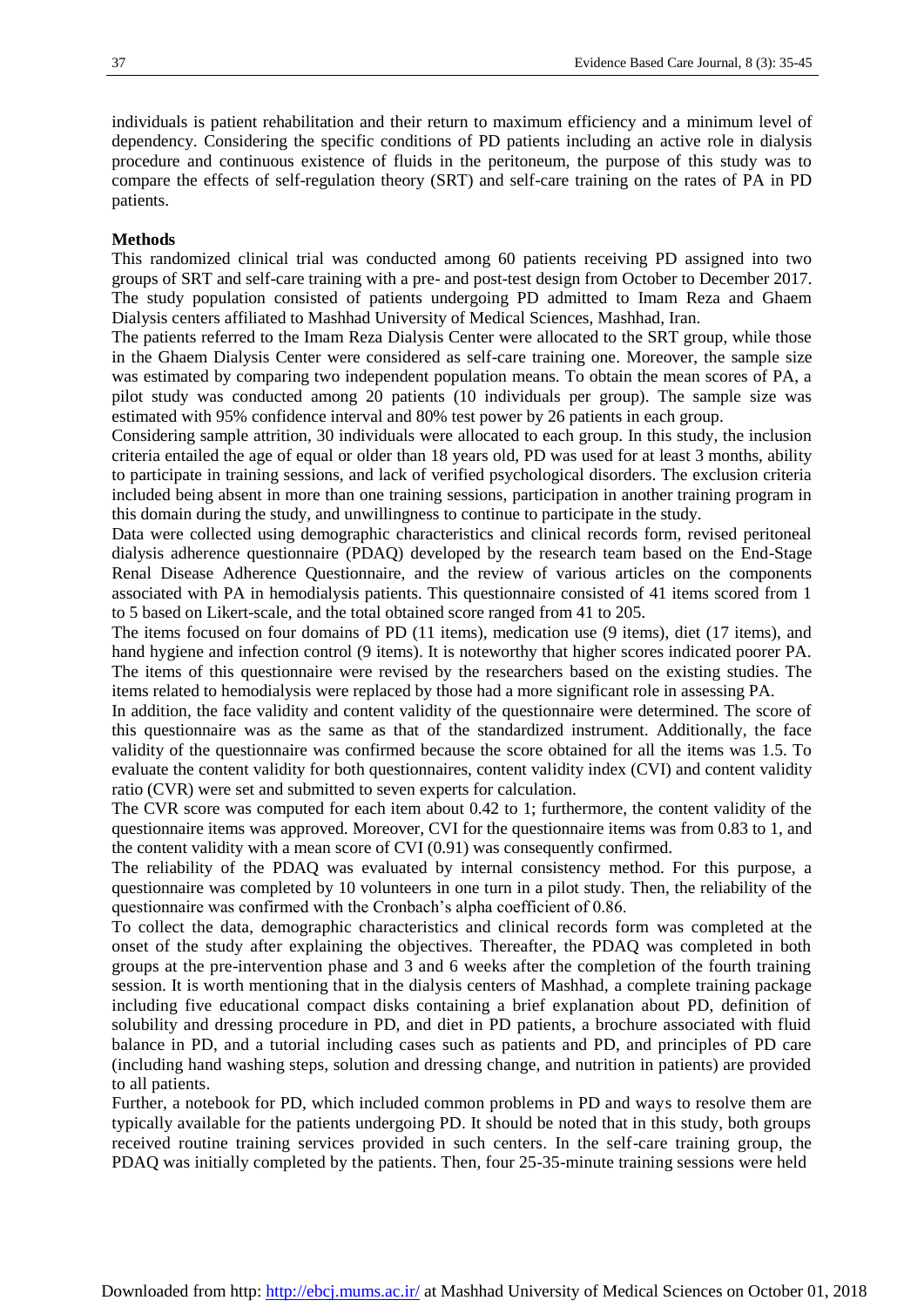

**Figure 1. The process of adherence during the research in self-regulation and self-care groups**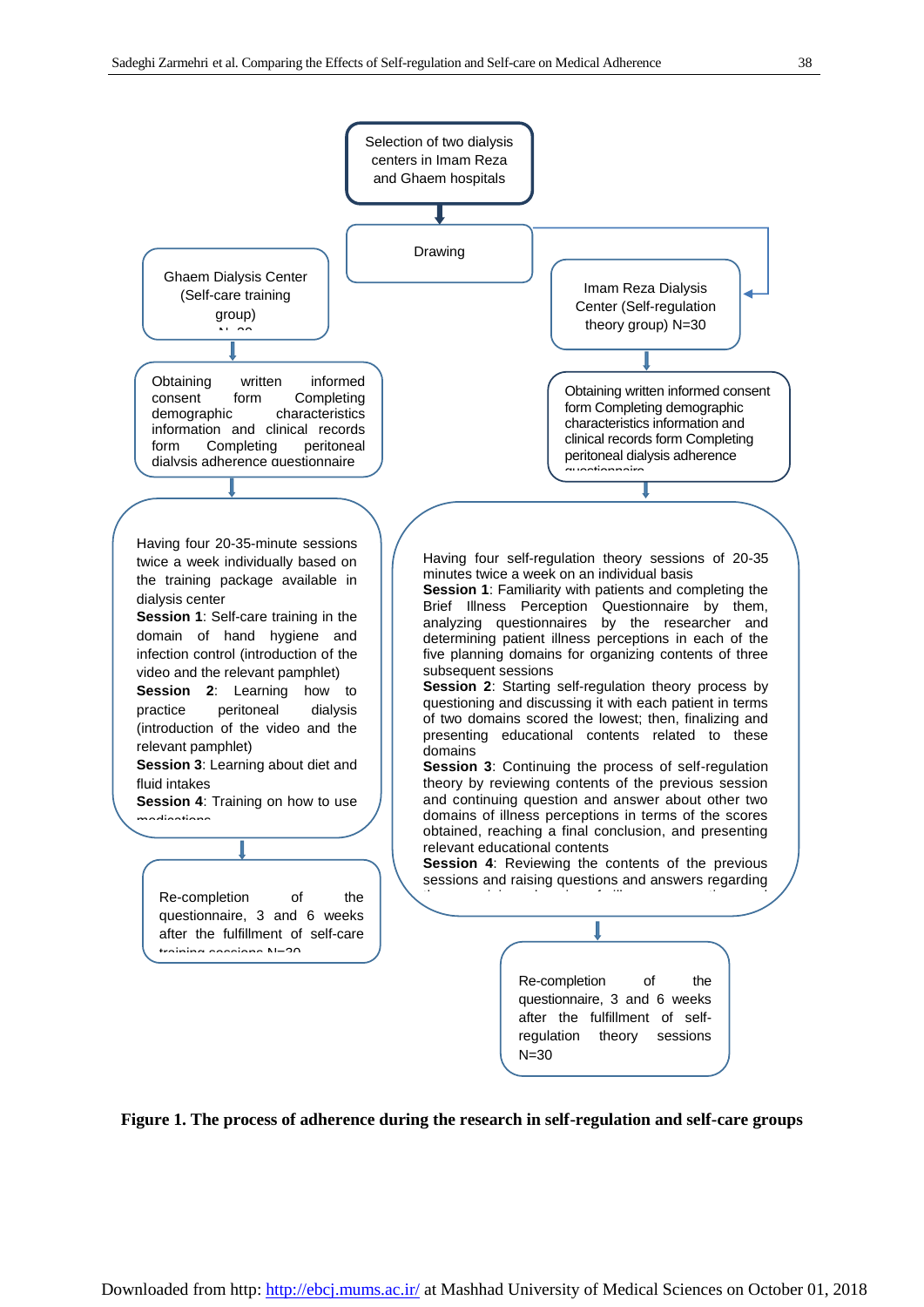during two weeks (two sessions per week) by the researcher based on the educational content available in the center.

Thereafter, 3 and 6 weeks post-intervention, the questionnaires were re-completed by the patients. In the SRT group, the PDAQ was primarily completed by the patients. Then, four 20-35-minute sessions were held during two weeks (two SRT question and answer sessions per week) by the researcher for each patient individually. In the first session, the Brief Illness Perception Questionnaire (Brief IPQ) was completed by the patients.

This questionnaire consisted of nine items evaluating the levels of emotional and cognitive response of patients to an illness. In addition, the items could measure the patient perceptions of illness outcomes and duration, as well as its personal control, knowledge of the nature, causes, symptoms, and treatment of the disease. The score of the first eight items ranged from 1 to 10, while the ninth item had an open-ended response and was about three major causes of the disease.

After assessing the patient perceptions using Brief IPQ, the researcher arranged the domains of perceived illness in individuals from the lowest to the highest. The SRT sessions were planned for patients considering their level of renal failure perception, disease duration, their method of disease control (sustaining a diet, taking medications, and observing hand hygiene and infection control), degree of illness curability with emphasis on PD, and recognition of symptoms of the disease and infections, as well as PD complications.

In the three subsequent sessions, two domains with the lowest scores were discussed and asked in the second session. In the third session, the next two domains were discussed, and eventually, the contents were discussed, asked, and wrapped up in the fourth session. Thereafter, the questionnaires were re-completed by the patients 3 and 6 weeks later (Figure 1). It is worth mentioning that although self-care training package was provided to patients in both groups, the researcher arranged the contents of the training sessions according to a pre-determined program and taught the patients in the self-care training group. In the SRT group; patient perceptions were determined individually using brief IPQ by the researcher; then, the fourth training session was set based on their level of perception.

This study was approved by the Ethics Committee of Mashhad University of Medical Sciences. The participants were ensured of confidentiality regarding their personal information. Additionally, a written informed consent was obtained from all the subjects; and they could withdraw from the study whenever they wanted. In the present study, the process of patient care and treatment was fulfilled as usual and no patient was excluded from routine treatments.

Data analysis was performed using the Mann-Whitney U test, t-test, and repeated measures analysis of variance (ANOVA) in SPSS software, version 25. In all the measurements, P-value less than 0.05 was considered statistically significant.

#### **Results**

The mean ages of the patients in the SRT and self-care training groups were  $45.7\pm15.5$  and 38.4±15.7 years old, respectively (P=0.081). The results of the Chi-squared test and Fisher's exact test showed the homogeneity of both groups in terms of other demographic variables and clinical records (Table 1). Moreover, the results revealed that the total mean scores of PA in the SRT and

self-care training groups were  $99.0\pm16.03$  and  $87.4\pm8.6$  at the pre-intervention stage, respectively. Therefore, there was a significant difference between the groups in terms of pre-interventional PA

score  $(P=0.003)$ . Accordingly, the comparison of means method was used to compare the study groups considering the changes in PA mean scores. Regarding the results, the mean difference before the intervention and 3 weeks later was  $-15.1\pm4.5$  that was  $-18.1\pm7.2$  before the intervention and six weeks later.

This value was -3.03±5.4 at 3 and 6 weeks post-intervention in the SRT group. Nonetheless, such values were equal to  $-8.0\pm 2.9$ ,  $-9.1\pm 4.3$ , and  $-1.1\pm 3.9$  in self-care training group before the intervention and 3 weeks later, before the intervention and 6 weeks later, and 3 and 6 weeks postintervention, respectively. Moreover, the results of the repeated measures ANOVA indicated a significant difference between the study groups in terms of the difference between the three measurements (P<0.001).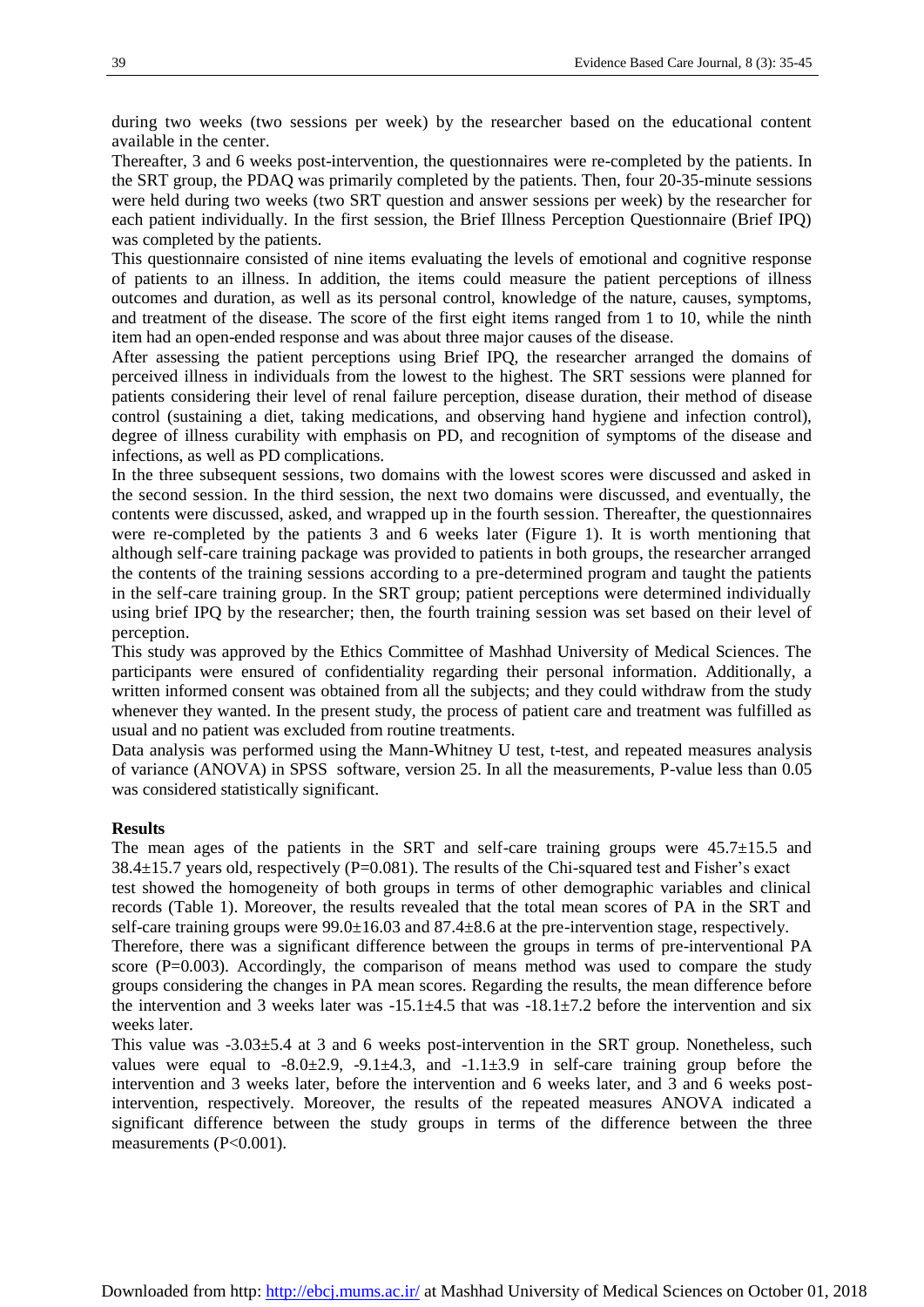|                                 | $\alpha$ is a complete construction of panelies in set $\alpha$ equation theory and set care training groups<br>Categories | Self-regulation  | Self-care training |              |  |
|---------------------------------|----------------------------------------------------------------------------------------------------------------------------|------------------|--------------------|--------------|--|
| Variables                       |                                                                                                                            | theory group     | group              | Test results |  |
|                                 |                                                                                                                            | Frequency $(\%)$ | Frequency (%)      |              |  |
| Gender                          | Male                                                                                                                       | 17(56.7)         | 12(40.0)           | $P=0.196$    |  |
|                                 | Female                                                                                                                     | 13(43.3)         | 18(60.0)           |              |  |
| Level of<br>education           | Illiterate                                                                                                                 | 7(23.3)          | 2(6.7)             |              |  |
|                                 | Junior high school degree                                                                                                  | 9(30.0)          | 8(26.7)            | $P=0.166$    |  |
|                                 | High school diploma                                                                                                        | 9(30.0)          | 9(30.0)            |              |  |
|                                 | Higher education                                                                                                           | 5(16.7)          | 11(36.7)           |              |  |
| Marital status                  | Married                                                                                                                    | 24(80.0)         | 26(86.7)           | ** $P=0.191$ |  |
|                                 | Single                                                                                                                     | 2(6.7)           | 4(13.3)            |              |  |
|                                 | Divorced                                                                                                                   | 2(6.7)           | 0(0.0)             |              |  |
|                                 | Deceased spouse                                                                                                            | 2(6.7)           | 0(0.0)             |              |  |
| Peritoneal<br>dialysis duration | 3-6 months                                                                                                                 | 7(23.3)          | 8(26.7)            |              |  |
|                                 | 6-12 months                                                                                                                | 7(23.3)          | 10(23.3)           | $P=0.761$    |  |
|                                 | $12-24$ months                                                                                                             | 8(26.7)          | 6(20.0)            |              |  |
|                                 | more than 24 months                                                                                                        | 8(26.7)          | 6(20.0)            |              |  |
| Patient's main<br>caregiver     | Self-care                                                                                                                  | 15(50.0)         | 16(53.3)           |              |  |
|                                 | Spouse                                                                                                                     | 8(26.7)          | 6(20.0)            |              |  |
|                                 | Parents                                                                                                                    | 0(0.0)           | 2(6.7)             | $*P=0.785$   |  |
|                                 | Children                                                                                                                   | 7(23.3)          | 6(20.0)            |              |  |

**Table 1. Demographic characteristics of patients in self-regulation theory and self-care training groups**

\* Chi-squared test, \*\*Fisher's exact test

As well, the mean score of PA in the SRT group changed from  $99.0\pm16.0$  at the pre-intervention phase to  $83.9\pm14.9$  and  $80.8\pm15.0$  at 3 and 6 weeks after holding the sessions, respectively. Given the results, significant differences were observed in the PA mean scores in the SRT group (P<0.001). Furthermore, the PA mean scores in the self-care training group was 87.4 $\pm$ 8.6 at the pre-intervention stage, which reached 79.4 $\pm$ 7.6 and 78.3 $\pm$ 7.1 at 3 and 6 weeks after the intervention, respectively. There was a significant difference in the SRT group in terms of PA scores (P<0.001).

In addition to the total mean score of PA in the patients, the rate of PA in four domains of practicing PD, medication use, diet, and hand hygiene and infection control was analyzed based on the PDAQ. Three main research questions included

- 1) Had the rate of patient PA changed significantly over time?
- 2) Did the simultaneous interaction effect of the intervention vary in three different measurements over time?
- 3) Was there any significant difference in the rate of PA in two study groups?

In the domain of practicing PD, the intragroup comparison of the results suggested a significant increase in PA over time in patients undergoing PD with the test power of 1 and the effect size of 0.78 (P<0.001). Additionally, the significant effect of the simultaneous interaction of the intervention over time was reported with the test power of 1 and the effect size of 0.26 (P<0.001). The results showed no significant difference between the two study groups in terms of PA (P=0.081; Table 2).

In the domain of medication use, intragroup comparison revealed the significant effect of time passing on PA with the test power of 1 and the effect size of  $0.3$  (P<0.001). However, the effect of the simultaneous interaction of the intervention over time was not significant (P=0.30). Moreover, no significant difference was observed between the two study groups (P=0.85). In terms of diet, intragroup comparison reflected the significant effect of time passing on dietary adherence with the test power of 1 and the effect size of 0.6 (P<0.001). Considering the significant effect of the simultaneous interaction of the intervention over time, the test power was equal to 0.9 and the effect size was 0.14. In this respect, no significant difference was observed between the study groups in terms of dietary adherence  $(P=0.053)$ .

In the domain of hand hygiene and infection control, the intragroup comparison showed the significant effect of time passing with the test power of 1 and the effect size of 0.6 (P<0.001). Given the significant effect of the simultaneous interaction of the intervention over time  $(P<0.001)$ , the test power was 1 and the effect size was 0.2. There was a significant difference between the groups in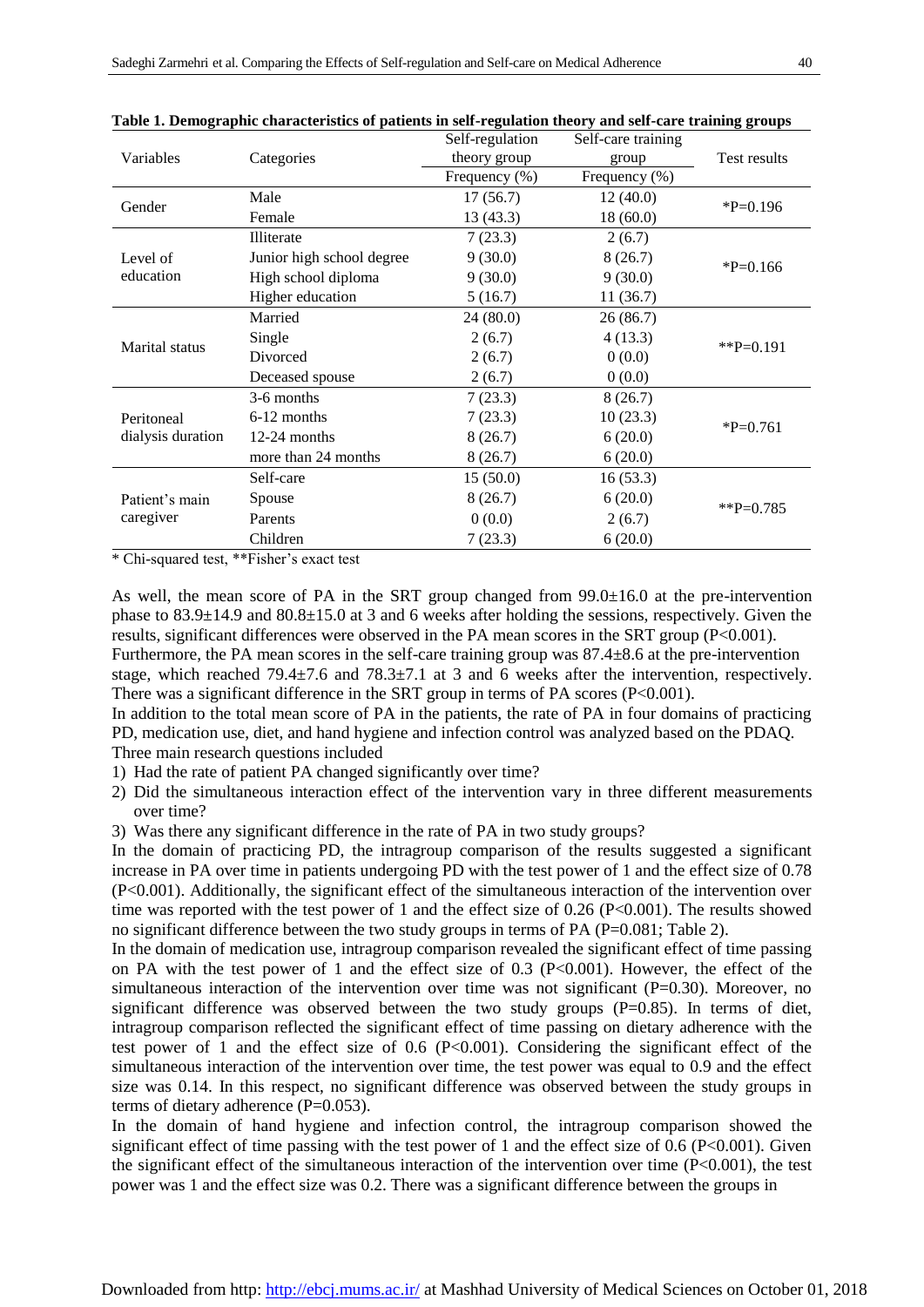|                                          |                         | Groups           |                |                                                                                 |  |
|------------------------------------------|-------------------------|------------------|----------------|---------------------------------------------------------------------------------|--|
|                                          |                         | Self-regulation  | Self-care      | Inter-group repeated                                                            |  |
| Domains                                  | Patient adherence       | theory           | training       | measures analysis of                                                            |  |
|                                          |                         | Mean±standard    | Mean+standard  | variance                                                                        |  |
|                                          |                         | deviation        | deviation      |                                                                                 |  |
| Practicing<br>peritoneal<br>dialysis     | <b>Before</b>           | $27.5 + 5.9$     | $23.8 + 2.3$   | Time effect: $d.9$ , P<0.000                                                    |  |
|                                          | 3 weeks later           | $23.1 + 5.4$     | $21.7 \pm 2.7$ | group effect: P=0.081<br>interaction effect of time<br>and group: $P<0.001$     |  |
|                                          | 6 weeks later           | $22.2 + 5.7$     | $21.3 + 2.6$   |                                                                                 |  |
|                                          | Intragroup test results | P < 0.001        | P < 0.001      |                                                                                 |  |
| Medication<br>use                        | <b>Before</b>           | $9.8 + 2.4$      | $9.5 + 1.1$    | Time effect: $P < 0.001$                                                        |  |
|                                          | 3 weeks later           | $8.7 + 2.1$      | $8.7+0.8$      | group effect: $P=0.085$<br>interaction effect of time                           |  |
|                                          | 6 weeks later           | $8.7 + 2.1$      | $8.7 + 50.8$   | and group: $P < 0.031$                                                          |  |
|                                          | Intragroup test results | P < 0.001        | P < 0.001      |                                                                                 |  |
| Diet                                     | <b>Before</b>           | $41.4 + 5.5$     | $37.2 + 3.9$   | Time effect: $P<0.001$                                                          |  |
|                                          | 3 weeks later           | $35.4 \pm 5.2$   | $3.9 + 3.7$    | group effect: $P=0.085$<br>interaction effect of time<br>and group: $P < 0.031$ |  |
|                                          | 6 weeks later           | $4.2 + 5.5$      | $33.1 + 3.9$   |                                                                                 |  |
|                                          | Intragroup test results | P < 0.001        | P < 0.001      |                                                                                 |  |
| Hand hygiene<br>and infection<br>control | <b>Before</b>           | $20.1 + 3.6$     | $16.7 + 3.3$   | time effect: $P<0.001$                                                          |  |
|                                          | 3 weeks later           | $16.7 + 3.5$     | $15.0+2.6$     | group effect: $P=0.02$<br>interaction effect of time                            |  |
|                                          | 6 weeks later           | $15.1 \pm 3.1$   | $15.8 + 3.2$   | and group: $P<0.001$                                                            |  |
|                                          | Intragroup test results | $P \le 0.001$    | P < 0.001      |                                                                                 |  |
| <b>Total scores</b>                      | <b>Before</b>           | $99.0 \pm 16.03$ | $87.4 + 8.6$   | Time effect: d.9, P<0.000                                                       |  |
|                                          | 3 weeks later           | $83.9 \pm 14.9$  | $79.4 \pm 7.6$ | group effect: $P=0.04$<br>interaction effect of time                            |  |
|                                          | 6 weeks later           | $80.8 \pm 15.0$  | $78.3 + 7.1$   | and group: $P<0.001$                                                            |  |
|                                          | Intragroup test results | P < 0.001        | P < 0.001      |                                                                                 |  |

| Table 2. Comparison of mean scores of patient adherence domains and its total mean scores in self- |                                                                          |  |
|----------------------------------------------------------------------------------------------------|--------------------------------------------------------------------------|--|
|                                                                                                    | regulation theory and self-care training groups measured in three phases |  |



**Figure 2. Linear diagram of total mean scores of patient adherence in self-regulation theory and self-care training groups measured during three phases**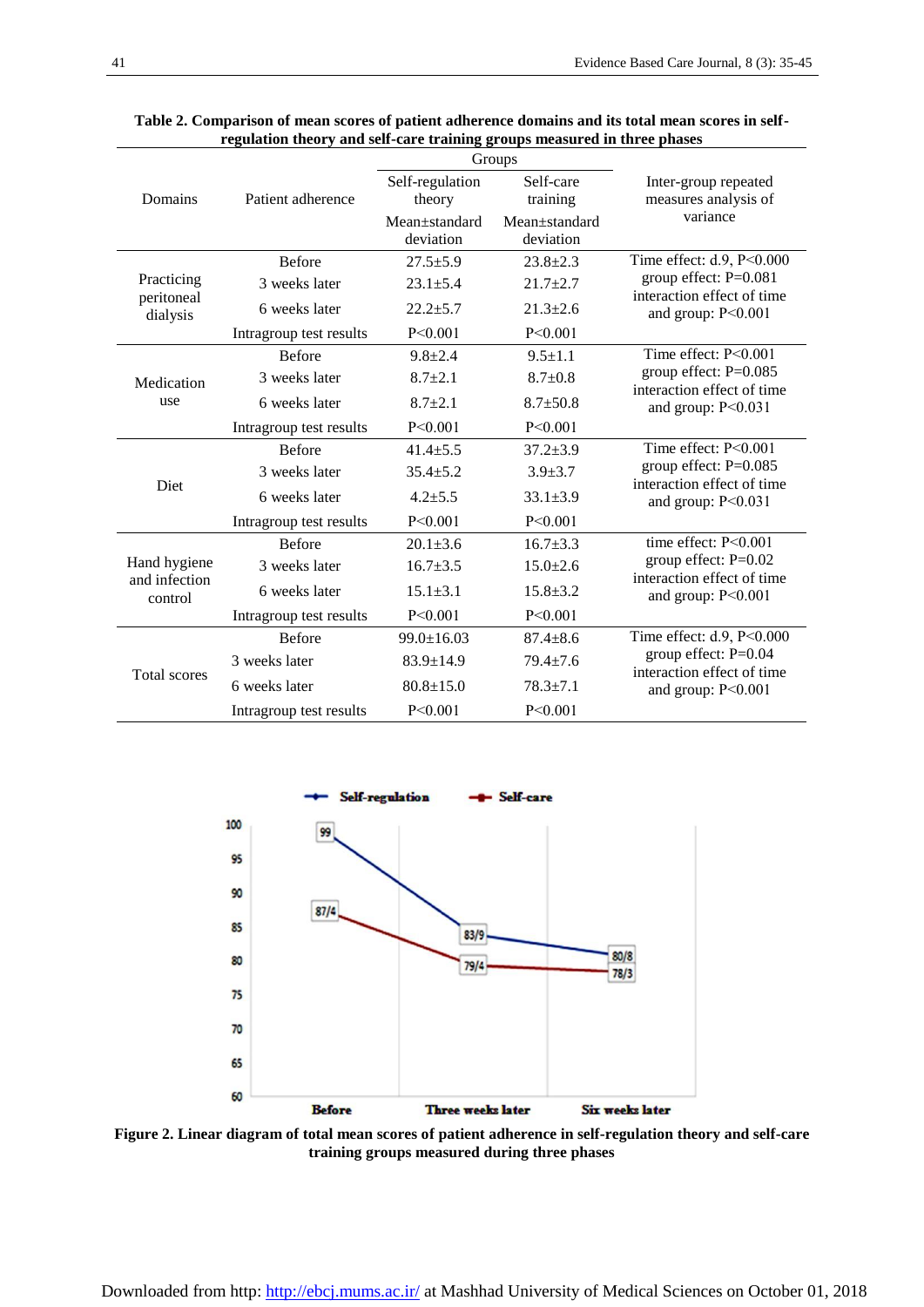terms of adherence to hand hygiene and infection control  $(P=0.02;$  Figure 2).

The results of Pearson's correlation coefficient suggested a significant direct relationship between age and PA mean scores  $(P=0.03, r=0.3)$ . Considering that higher mean scores in the present study presented lower PA, the rate of PA was reduced as age increased.

#### **Discussion**

The results of this study revealed that using SRT could promote illness perceptions and self-care skills in patients undergoing PD, which could improve the total mean score of PA. Although the results indicated the significant effect of SRT and self-care training on patients on PD within 6 weeks in the domains of practicing PD, medication use, and diet, there was no significant difference between the two study groups in these domains.

The rate of PA in the SRT group was significantly higher than that of the self-care training one only in the domain of hand hygiene and infection control. In the present study, in all PA aspects, patients in both groups had a significant difference in the mean scores of their PA in terms of time. Furthermore, the effect size in all cases was more than 0.6. These results showed that PA was time-dependent in the present study.

Although the interaction effect of the intervention and time was significant, the effect size was less than 0.3 in the domains of practicing PD, diet, and hand hygiene and infection control. These results indicated insufficient study time for self-regulation in the patients. It is essential for healthcare provider to initially understand the patient perception disorder, signs and symptoms, ways to cope with the disease, and complications, as well as physical, mental, and psychological effects based on Leventhal's theory, and then gradually consult and educate patients in each of the domains according to the severity of the disorder (19). Therefore, this process required more time.

The results of the present study could be compared with the findings obtained by Seyyedrasooli et al. in terms of the effect of an intervention promoting illness perceptions about PA in patients with renal failure undergoing dialysis. In this study, improving the understanding of hemodialysis patients with renal failure had enhanced patient PA (23). Moreover, Seyyedrasooli et al. demonstrated the rate of PA in hemodialysis patients in the domains of drug regimen adherence, fluid intakes, and diet, whose results were in line with the findings of the present study.

However, improving the perceptions in hemodialysis patients did not have a significant effect on reducing the duration of dialysis and the rate of patient involvement in hemodialysis sessions. The PD is practiced by patients themselves, and their involvement in the dialysis procedure is of utmost importance; therefore, the patients in the present study in both groups received educational contents associated with self-care in dialysis in four main domains of practicing PD, hand hygiene and infection control, diet and fluid intake, and medication use.

The results of this study showed that patients could significantly promote their PD adherence through observing hand hygiene and improving infection control. Moreover, setting patients' cognitive functioning during the self-regulation process based on Leventhal's cognitive functions theory and the modeling of their beliefs and perceptions of renal failure are among the other effective factors. In addition, the regulation of their emotional functions such as the organization of beliefs about the symptoms of the disease and how to deal properly with medical conditions of the illness, such as PD, in a sterilized manner and through controlling symptoms and complications, as well as diet and medication use are the other major effective variables.

Based on this theory, individuals with positive illness perceptions could accurately understand and analyze disease symptoms and other dimensions. In fact, such impressions could affect health-related behaviors. Therefore, individuals with positive illness perceptions could properly and realistically understand and analyze the symptoms and dimensions of the disease. Such perceptions could influence their health-related behaviors and consequently help them in their adaptability with the disease and affect its outcomes (25, 26).

Moreover, in this study, perception enhancement in patients with renal failure could improve PA in patients with hand washing and preventative measures to control infection. According to the results of a study conducted by Rahimian et al., one of the most important complications of PD was catheterrelated infections (7). As a result, it could be concluded that improving patient perceptions to deal with the complications of the disease could have a positive effect on their self-care through proper hand washing and practicing PD based on sterile techniques, which could lead to the prevention of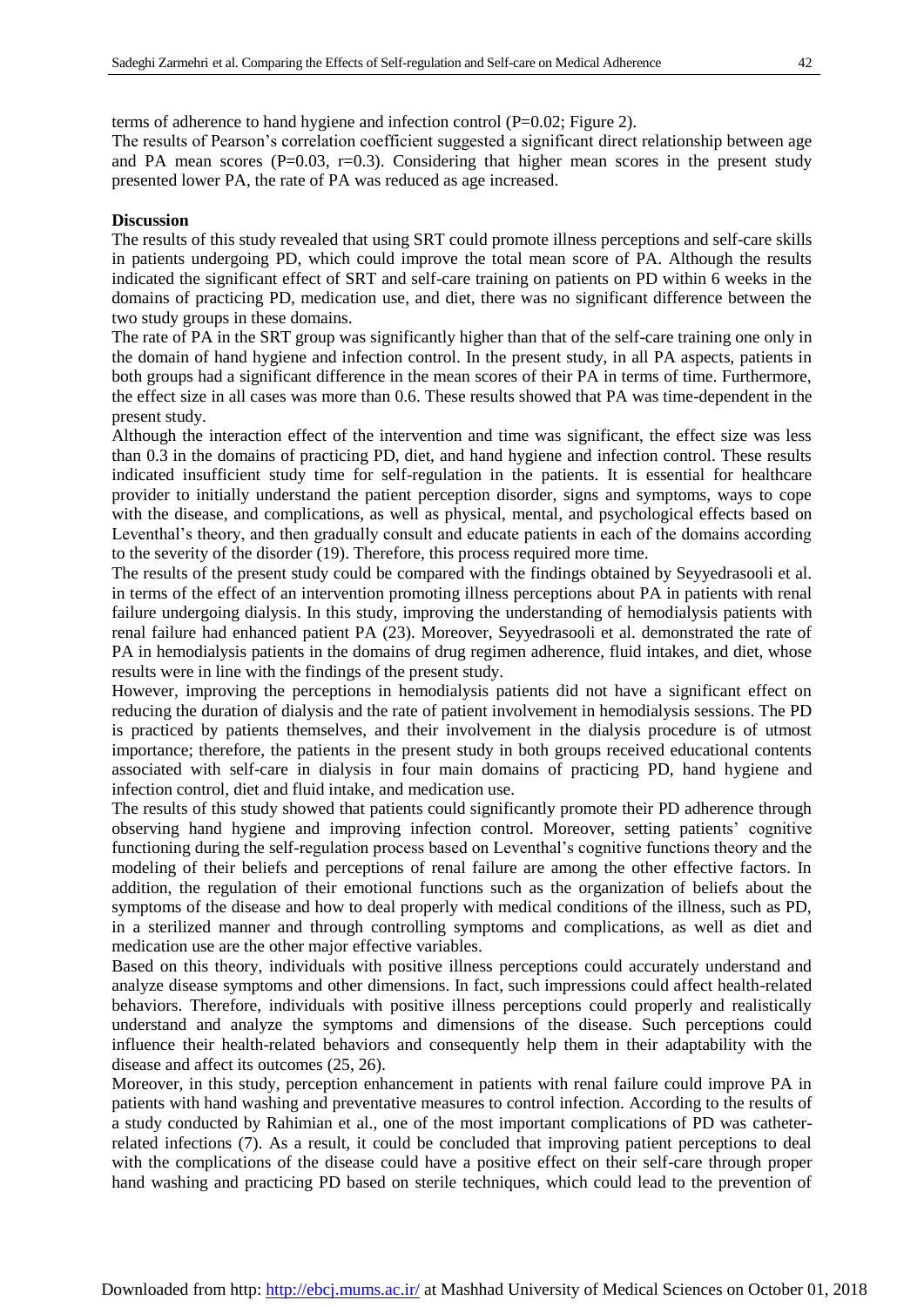this complication.

The results of this study illustrated that the active involvement of the researcher as a nurse in conducting self-care training sessions and promoting self-perception could increase the rate of PA in all domains in both groups over time. In this regard, the results of the present study could be compared with the findings of the investigation performed by Wong et al. in 2010. They assessed the effect of a nursing-led disease management program on the rate of non-adherence in patients with chronic kidney disease (13). In their study, Wong et al. confirmed that the incidence of non-adherence in patients on PD gradually reduced in the aspects of fluid restriction and drug regimen over time in both intervention and control groups according to intra-group measurements. However, this difference was not significant between both groups in repeated measurements. The results of the present study showed that despite the improvement of rates of PA in the domains of fluid intake and medication use in each group, no significant difference was found in both groups based on the results of repeated measurements.

In other words, considering the results of this study and the findings of Wong et al., the importance of practicing self-care behaviors among dialysis patients in terms of promoting PA over time was highlighted. The important point in the present study was that the process of improving PA in patients undergoing PD in both groups was dynamic. Further, there was a descending trend during three measurements before the intervention, as well as 3 and 6 weeks after it, and then PA increased gradually.

It should be noted that the given trend was also seen in the total mean difference of PA and that of different domains of PD adherence, diet, and hand hygiene and infection control. Accordingly, the results of the present study were consistent with the findings of a qualitative study carried out by Lam et al. in 2012 (27). They concluded that PA in patients undergoing PD had a dynamic trend in those who had fulfilled three phases in this process including efforts to meet recommendations by educators at the onset of learning in a way that the rate of adherence was not a fixed value and it had gradually promoted.

After 2-6 months of PD, the patients entered a fixed phase of PA in an optional manner in several dimensions, and finally, they reached a corrected phase of PA based on their characteristics after 3-5 years of dialysis. The results of this study were in agreement with their findings in the first phase of the investigation. Given the significant effect of time passing on improving PA in patients receiving PD in both groups, the results were consistent with the first and second phases of the Lam's study. In other words, the rate of PA and patient participation in treatment could be improved as more time had passed from the onset of training.

Furthermore, the results of the present study showed a significant relationship between age and PA rates. It means that older patients were less likely to have PA compared to younger individuals. In this regard, the results of the present study were in congruence with the findings obtained by Ramiraz et al. in 2011 and Martin et al. in 2006. They pointed out that older patients were considered as vulnerable, who needed more time to learn self-care skills for PD, and these patients had a higher risk of peritonitis (28, 29).

Finally, one of the most important limitations of the current study was that following-up the patients was done 6 weeks after the intervention due to the lack of time. In this respect, the effect size of the intervention would increase; therefore, further studies are recommended with sufficient follow-up time.

#### **Implications for Practice**

The results of the present study showed that SRT and self-care training could cause improvements in PA in patients undergoing PD in terms of practicing PD, medication use, fluid intakes, and diet, as well as hand hygiene and infection control. Given that the self-care training method was currently being implemented using extensive audio-visual and educational contents, the results of this study revealed that improving illness perceptions could accelerate the process of adherence in patients.

In other words, patients who had a better understanding of their abilities were more interested in learning self-care behaviors from the staff in the centers. Therefore, it was suggested to hold sessions in order to assess illness perceptions in patients and to promote this understanding along with self-care training in centers providing PD.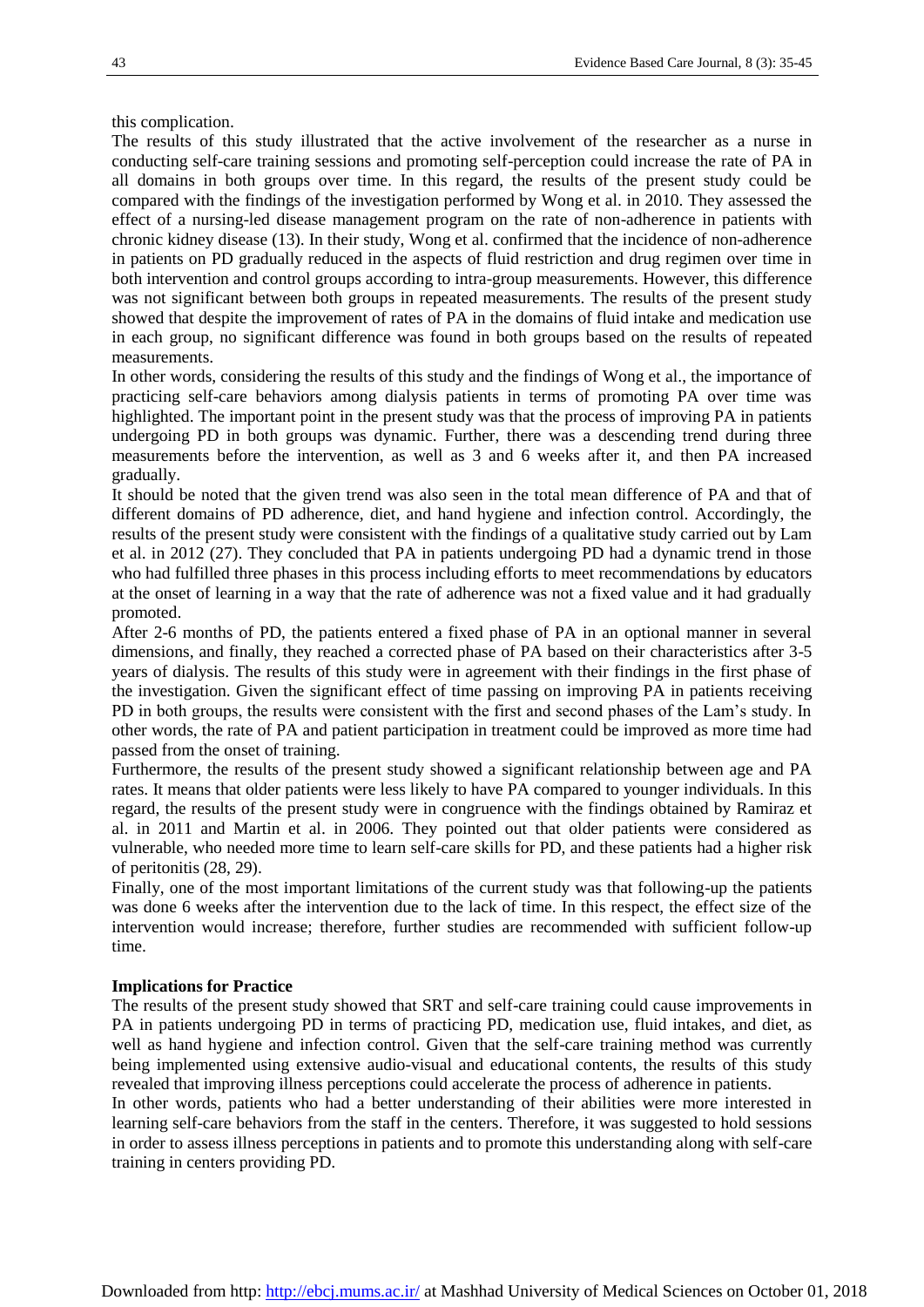#### **Acknowledgments**

This study was a part of a Master's Thesis fulfilled by a student of Nursing-Internal Surgery and conducted after obtaining permission from the Ethics Committee of Mashhad University of Medical Sciences, Mashhad, Iran, under the code No. IR.MUMS.REC.1395.523. The study was archived in the Iranian Registry of Clinical Trials with the code No. IRCT20171219037949N1. The researchers, hereby, would like to express their sincere gratitude to the Deputy of Research of Mashhad University of Medical Sciences, the respected staff of Imam Reza and Ghaem Peritoneal Dialysis centers, as well as all the participants for their cooperation.

#### **Conflicts of Interest**

The authors declare no conflicts of interest.

#### **References**

- 1. Sotodeh Asl N, Neshat Dost H, Kalantery M, Talebi H, Khosravi A. Comparison of the effectiveness of cognitive behavioral therapy and medication on the quality of life in the patients with essential hypertension. Koomesh. 2010;11(4):294-301.
- 2. Griva K, Lai AY, Lim HA, Yu Z, Foo MW, Newman SP. Non-adherence in patients on peritoneal dialysis: a systematic review. PLoS One. 2014;9(2):e89001.
- 3. Quinan P. Control and coping for individual with end stage renal disease on hemodialysis: a position paper. CANNT J. 2007;17(3):77-84.
- 4. Mahdavi-Mazdeh M, Zamani M, Zamyadi M, Rajolani H, Tajbakhsh K, Aghighi M, et al. Hemodialysis cost in Tehran, Iran. Hemodialys Int. 2008;12(4):492-8.
- 5. Kendrick J, Teitelbaum I. Strategies for improving long-term survival in peritoneal dialysis patients. Clin J Am Soc Nephrol. 2010;5(6):1123-31.
- 6. Rahimi A, Ahamadi F, Gholiaf M. Effects of applying Continuous Care Model (CCM) on stress, anxiety and depression in hemodialysis patients. Res Med. 2006;30(4):361-9. (Persian)
- 7. Rahimian M, Karimi MA, Lotfi MH, Nourani F, Parandeh K. Evaluation of peritoneal dialysis complications and survival of patients a single center study, Yazd, Iran. SSU J. 2008;16(2):61-5. (Persian)
- 8. Keshvari A, Pezeshki ML, Younesian M. Mechanical and infectious complications of peritoneal dialysis catheters in surgical wards of Imam Khomeini Hospital: a 7-year experience. Tehran Univ Med J. 2006;64(6):95-102. (Persian)
- 9. Strippoli GF, Tong A, Johnson D, Schena FP, Craig JC. Catheter-related interventions to prevent peritonitis in peritoneal dialysis: a systematic review of randomized, controlled trials. J Am Soc Nephrol. 2004;15(10):2735-46.
- 10.Veys N, Binesen WV, Vanholder R, Lameire N. Peritoneal dialysis catheters: the beauty of simplicity or the glamour of technicality percutaneous vs surgical placement. Nephrol Dial Transplant. 2002;17(2):210-2.
- 11.Jobrani H, Aghebati N, Shahriyari S, Behnam Vashani H, Sehatbakhsh S, Esfahanizadeh J. Introduction and use of an education-notification application for patients undergoing heart valve replacement. Evidence Based Care. 2016;6(3):31-6.
- 12.Murphy F. A care study exploring a patient's noncompliance to haemodialysis. Br J Nurs. 2006;15(14):773-6.
- 13.Wong FK, Chow SK, Chan TM. Evaluation of a nurse-led disease management program for chronic kidney disease: a randomized controlled trial. Int J Nurs Stud. 2010;47(3):268-78.
- 14.Joboshi H, Oka M. Effectiveness of an educational intervention (the Encourage Autonomous Self-Enrichment Program) in patients with chronic kidney disease: a randomized controlled trial. Int J Nurs Stud. 2017;67:51-8.
- 15.Schreurs KM, Colland VT, Kuijer RG, de Ridder DT, van Elderen T. Development, content, and process evaluation of a short self-management intervention in patients with chronic diseases requiring self-care behaviours. Patient Educ Counsel. 2003;51(2):133-41.
- 16.Niakan M, Paryad E, Shekholeslam F, Kazemnezhad Leili E, Assadian Rad M, Bonakdar HR, et al. Self care behaviors in patients after myocardial infarction. J Holist Nurs Midwifery. 2013;23(2):63-70. (Persian)
- 17.Sayin A, Mutluary R, Sindel S. Quality of life in hemodialysis, peritoneal dialysis and